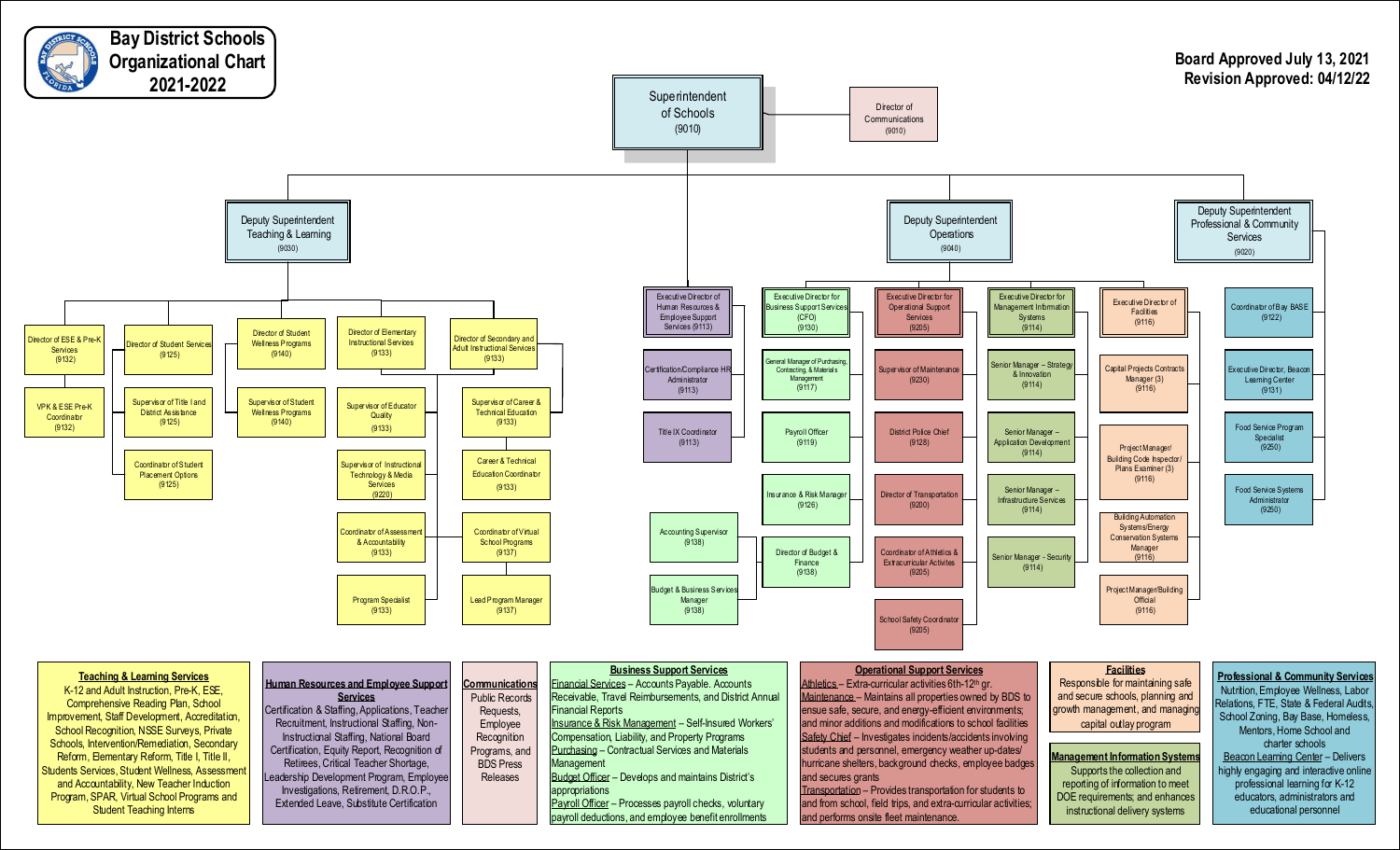

**Board Approved July 13, 2021 Revision Approved: 04/12/22**





# **Human Resources & Employee Support Services Superintendent of Schools**

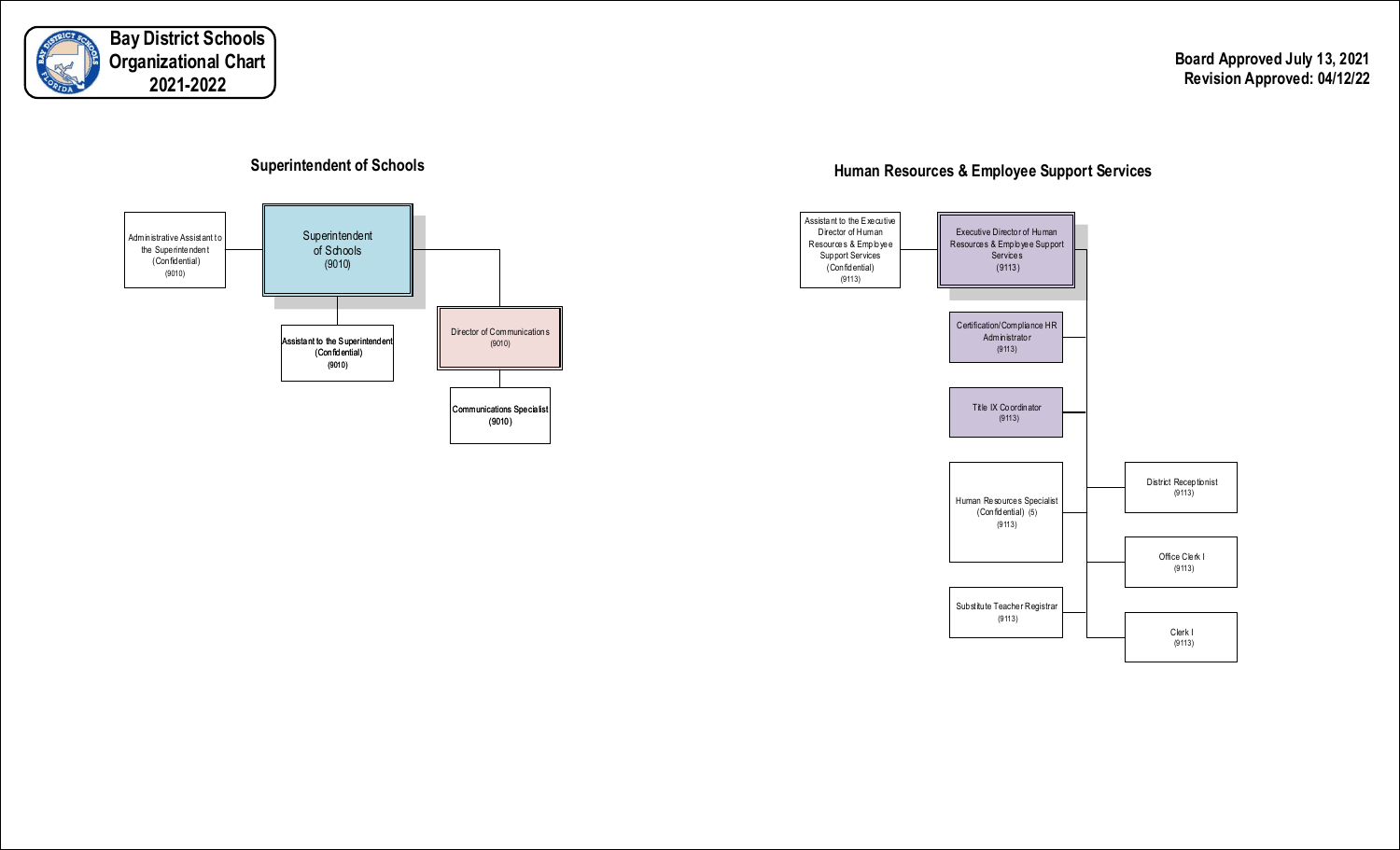



Web Technician (9131)

## **Deputy Superintendent Professional & Community Services**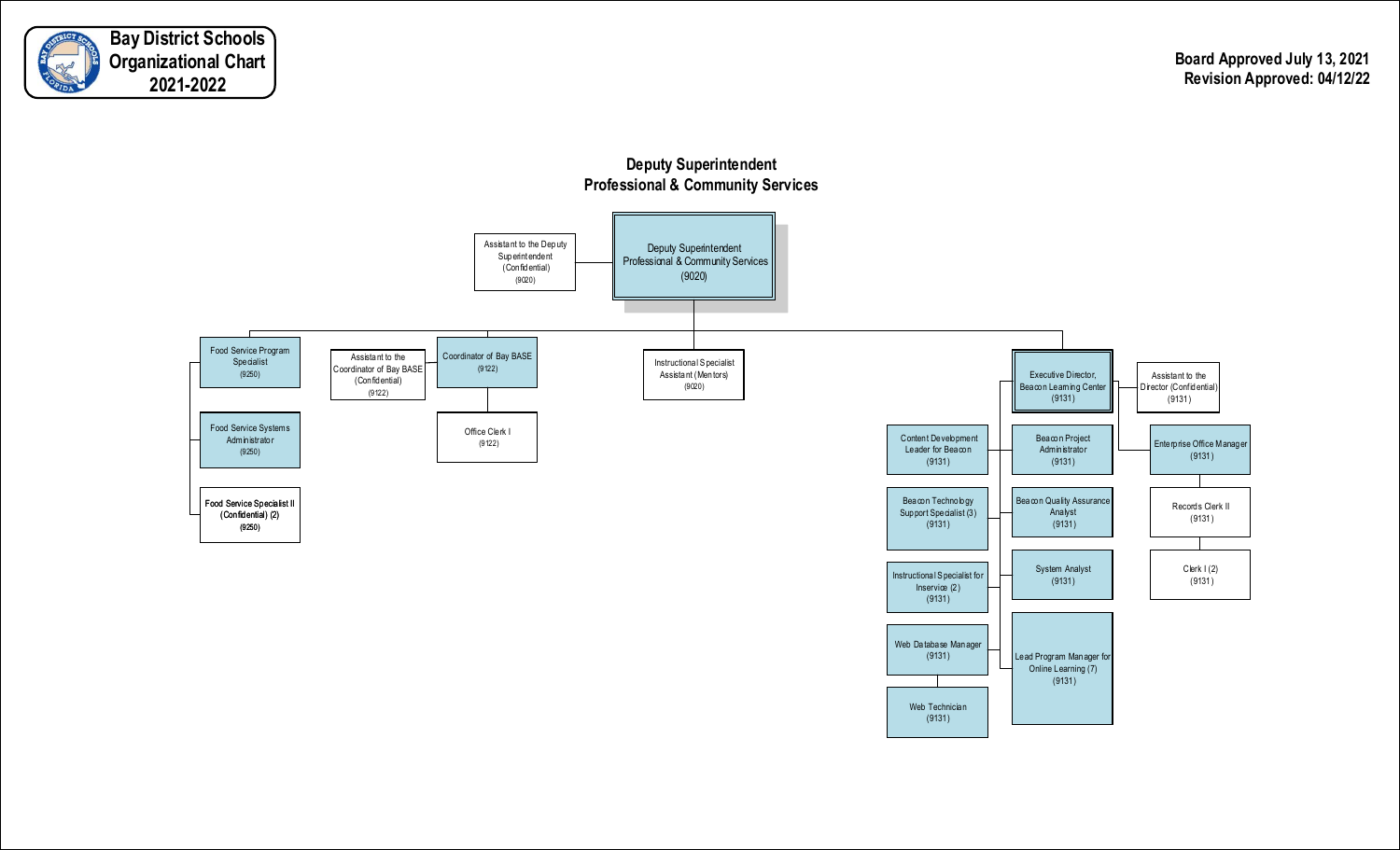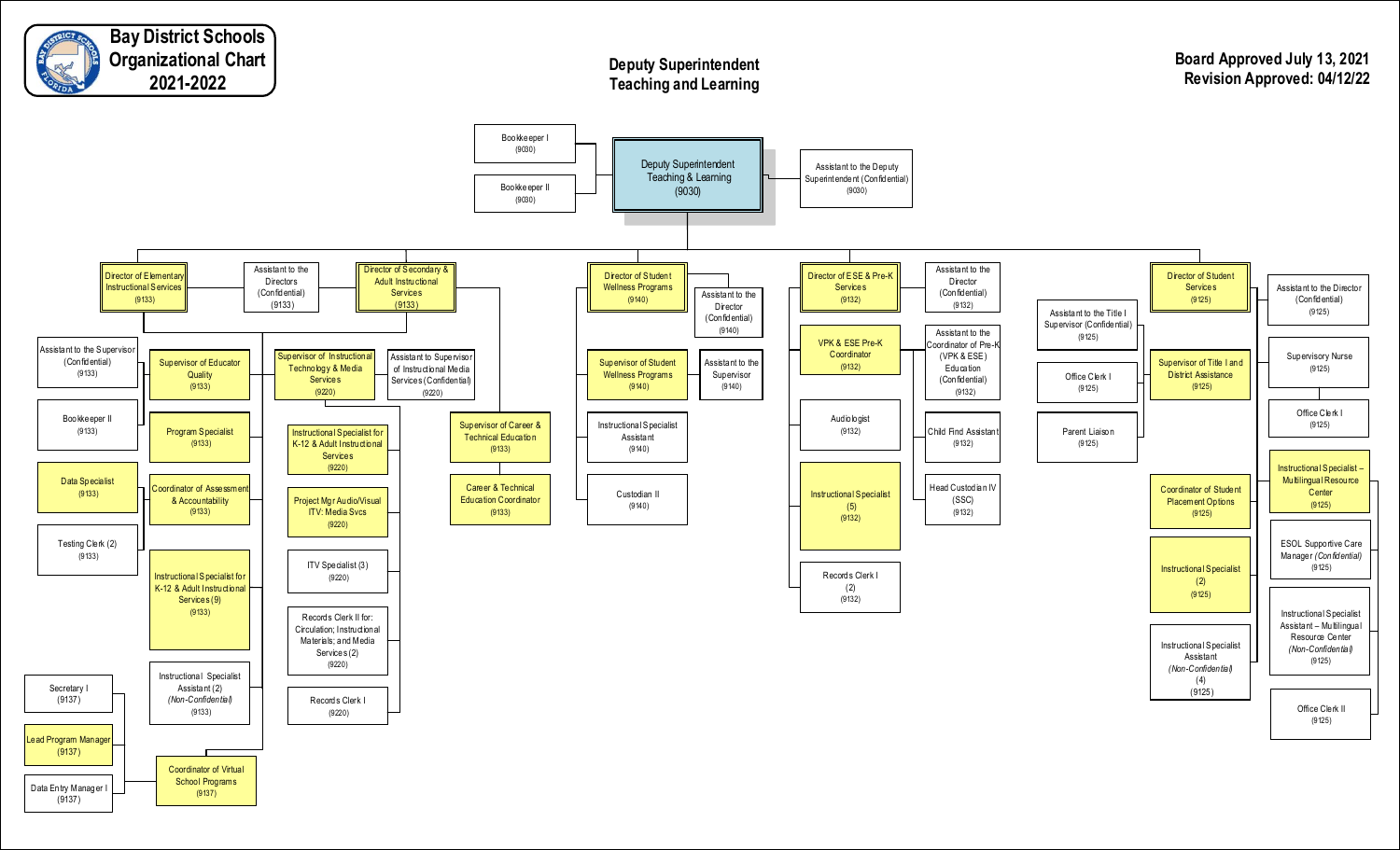![](_page_4_Picture_0.jpeg)

## **Deputy Superintendent - Operations Page 1 of 4**

![](_page_4_Figure_3.jpeg)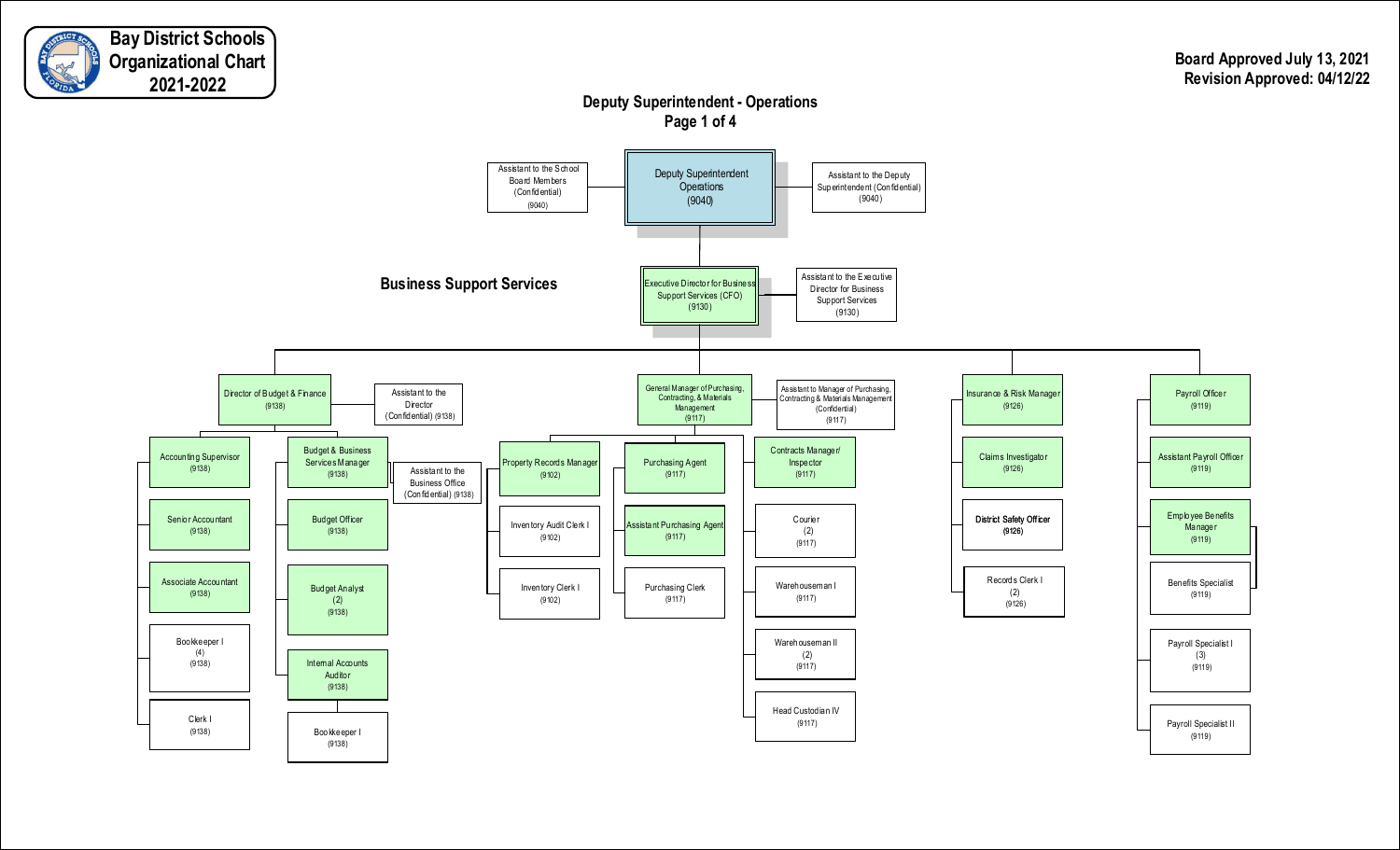![](_page_5_Figure_0.jpeg)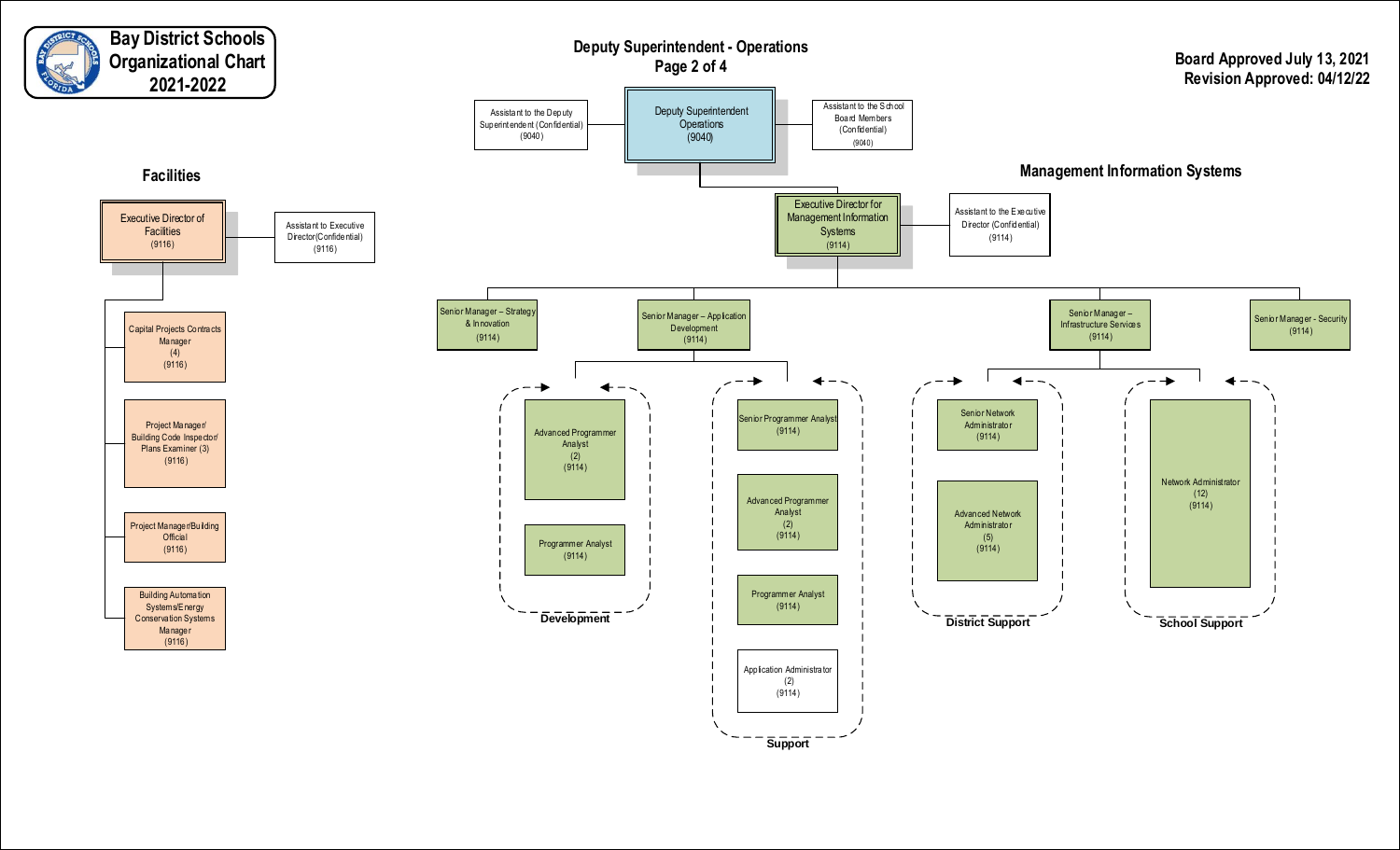![](_page_6_Picture_0.jpeg)

### **Board Approved July 13, 2021 Revision Approved: 04/12/22**

### **Deputy Superintendent - Operations Page 3 of 4**

![](_page_6_Figure_3.jpeg)